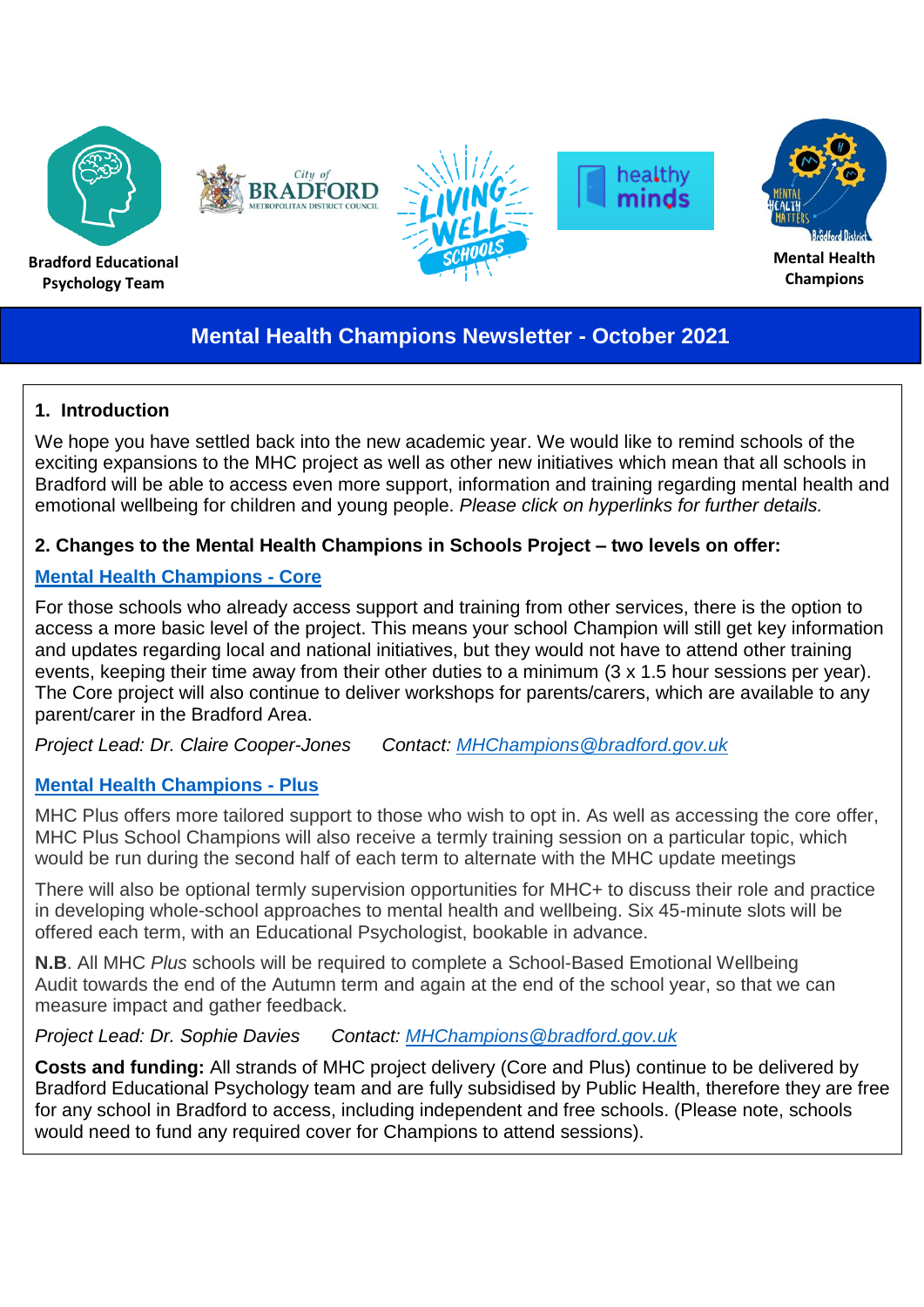## **Expectations of the MHC role**

#### **MHC Core**

- Attendance at **one webinar per term** (approx. 1.5 hours each, organised by geographical area) where Champions will receive key news regarding local and national initiatives and projects. The expectation is that Champions would pass on relevant news and info etc. to staff and SLT in school as appropriate.
- Being the **key point of contact** for us to send information and newsletters via email or social media, again with the expectation that they would disseminate to colleagues as you see fit.
- **Promoting our termly parent/carer workshops** within school (either directly to parents or via other members of staff who would pass on the information)

**MHC Plus:** As MHC Core with the addition of:

- Attendance at **termly training session** (alternate half-term to the MHC update sessions)
- *Optional* **supervision** re: whole school approaches to wellbeing and mental health
- Completion of School Based Emotional Wellbeing **Audit** at the beginning / end of school year.
- Your school would also need to be **developing whole-school approaches** to emotional wellbeing and mental health.

More information can be found via the relevant websites:

**MHC Core**: <https://bso.bradford.gov.uk/content/www.mentalhealthmattersinschools.org.uk>

**MHC Plus**: <https://bso.bradford.gov.uk/content/mental-health-champions-plus>

#### **3. Other Mental Health initiatives via the [Educational Psychology Team](https://bso.bradford.gov.uk/content/educational-psychology)**

There are also other projects on offer from the EP Team which build upon the MHC work:

#### **3.1 [Senior Mental Health Leads Training](https://bso.bradford.gov.uk/content/bradford-dfe-accredited-mental-health-leads-training) - Bradford**

This accredited course is part of a national initiative to provide support in building a sustainable, whole school approach to emotional wellbeing and good mental health. <https://www.gov.uk/guidance/mental-health-and-wellbeing-support-in-schools-and-colleges>

Our course has a strong emphasis on psychological theories and models and the practical aspects of managing the process of change, alongside providing information on evidence based whole school approaches that can be used as a foundation to your whole school approach.

**Costs and funding:** Eligible school access a grant from the DfE worth £1200 to pay for this quality assured senior mental health lead training and to pay for staff cover.

*Project Lead: Dr. Kay Tasker-Smith Contact: [BradfordSeniorMentalHealthLeads@bradford.gov.uk](mailto:BradfordSeniorMentalHealthLeads@bradford.gov.uk)*

#### **3.2 [Healthy Minds Emotional Wellbeing Chartermark](https://bso.bradford.gov.uk/content/bradford-healthy-minds-chartermark)**

The purpose of the Chartermark is to provide an opportunity for schools and settings in Bradford to showcase the development of their whole school ethos and policy with regard to mental health and emotional wellbeing based on a foundation of relational practice.